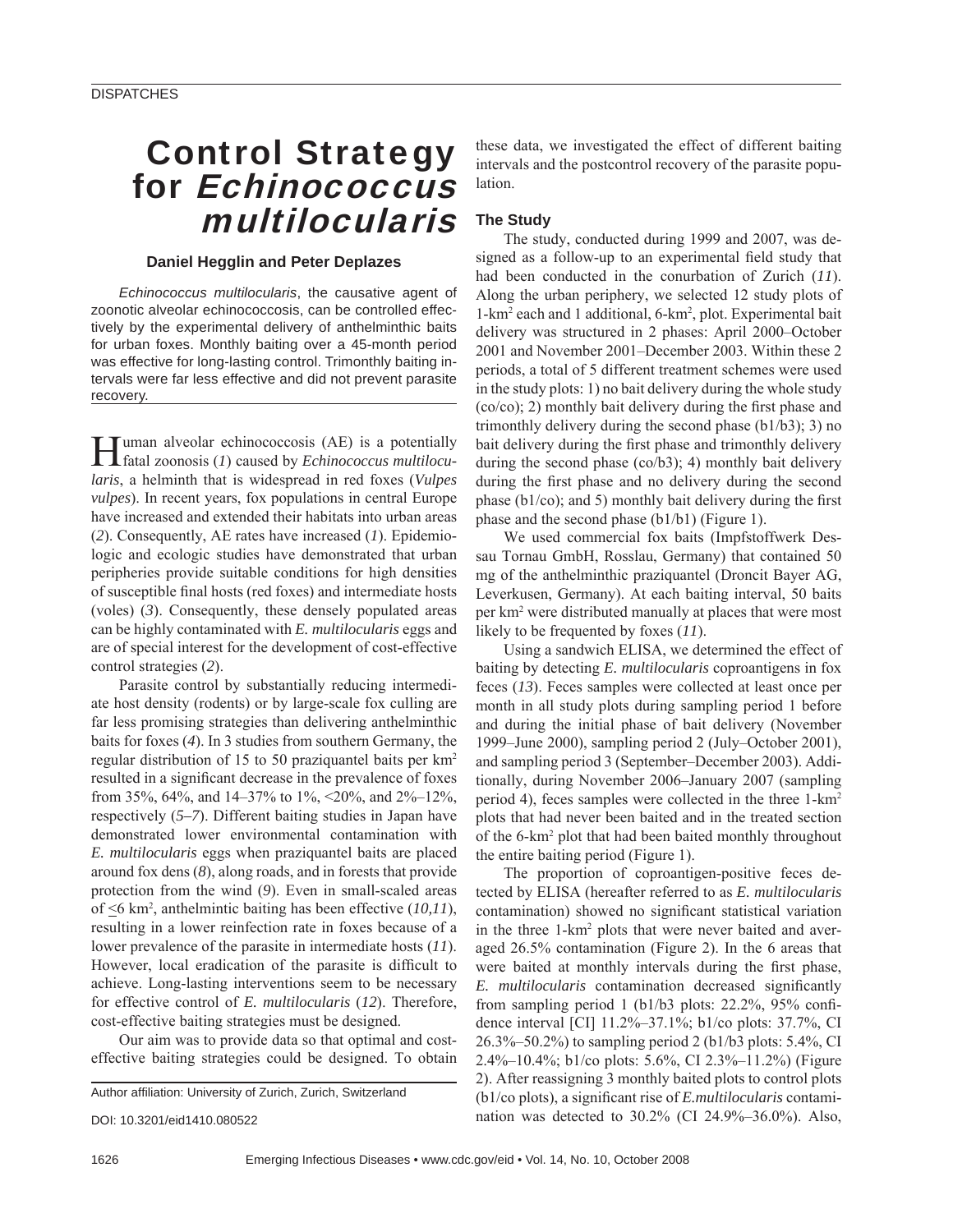

Figure 1. Study area of the anthelminthic baiting experiments in the conurbation of Zurich, Switzerland. Thirteen study plots were defined along the urban periphery during the 2-phased baiting period (phase 1, April 2000–October 2001; phase 2, November 2001–December 2003). Five different treatment schemes were used in these plots:  $\frac{\cos(10)}{10}$  co = no bait delivery during the whole study  $(n = 3$  sites of 1 km<sup>2</sup>); b1/b3 = bait delivered monthly during the first phase and trimonthly during the second phase  $(n = 3)$ ; co/b3, no bait delivery during the first and trimonthly delivery during the second phase  $(n = 3)$ ; b1/co, monthly bait delivery during the first and no delivery during the second phase  $(n = 3)$ ; b1/b1, monthly bait delivery during the first and the second phase in a single study plot. This largest study plot comprised initially an area of 6 km2 (gray line) and finally an area of  $2 \text{ km}^2$  during the second baiting phase.

the change from a monthly baiting interval to a trimonthly interval  $(b1/b3$  plots) resulted in a significant increase to 19.5% (CI 15.2%–24.4%), whereas the trimonthly bait delivery in the co/b3 plots led to a significant decrease from 30.4% (CI 22.9%–38.8%) to 17.6% (CI 13.3%–22.5%).

Three years after the end of bait delivery, *E. multilocularis* contamination in the 3 co/co plots remained on a similar level (15.4%, CI 8.7%–24.5%). In contrast, *E. multilocularis* contamination was still low (3.1%, CI 0.6%–8.7%) in the b1/b1 plot. The 3 coproantigen-positive feces samples did not contain taeniid eggs.

#### **Conclusions**

This 6-year experimental field study shows basic information about the susceptibility of *E. multilocularis* to small-scale control strategies targeted to high disease-endemic foci in urban areas. Monthly, local delivery of anthelmintic baits reduced *E. multilocularis* contamination to

a low level. Our experimental model shows that although the trimonthly baiting intervals reduce such contamination significantly, the reduction is far less than that achieved by baiting at monthly intervals. In addition, trimonthly baiting did not help to maintain the low *E. multilocularis* contamination achieved by the previous 1.5 years of intensive monthly baiting.

Our finding contrasts with the results of 2 German studies: in rural, large-scale study areas where baits were distributed once every 3 months during 9 and 18 months, respectively, baits were effective in maintaining the prevalence of *E. multilocularis* in foxes at the same level as that in previous baiting campaigns conducted at intervals of 6 weeks (*6,7*). It is possible that lower fox densities in rural areas compared with urban areas or the shorter periods during which trimonthly baiting intervals were applied are responsible for this difference. More likely, the difference can be explained by border effects. Foxes with home ranges near the border of a baited area have less access to the anthelminthic baits. Furthermore, immigrating foxes can contribute to *E. multilocularis* contamination. In large baiting areas a smaller proportion of treated foxes live near the border of the treated area and a smaller proportion of foxes are immigrated foxes. Therefore, small baiting areas are more affected by border effects. Further decreasing the baiting frequency to 6-month intervals and discontinuing bait distribution caused a surge of *E. multilocularis* prevalence in foxes to the precontrol level within 36 months (*6*).

*E. multilocularis* contamination in nonbaited areas (co/co plots) was higher during period 3 than during period 4 (Figure 2). Natural fluctuations possibly contributed to



Figure 2. Contamination with *Echinococcus multilocularis* shown in study plots. Portion of coproantigen-positive (by ELISA) fox feces in study plots with 5 different treatment schemes (see Figure 1). Gray outlined boxes and error bars represent the 95% confidence intervals of ELISA-positive feces during the 4 sampling periods. Treatment schemes: co/co, control/control; b1/b3, monthly/ trimonthly baiting; co/b3, control/trimonthly baiting; b1/co, monthly baiting/control; and b1/b1,monthly baiting/monthly baiting.